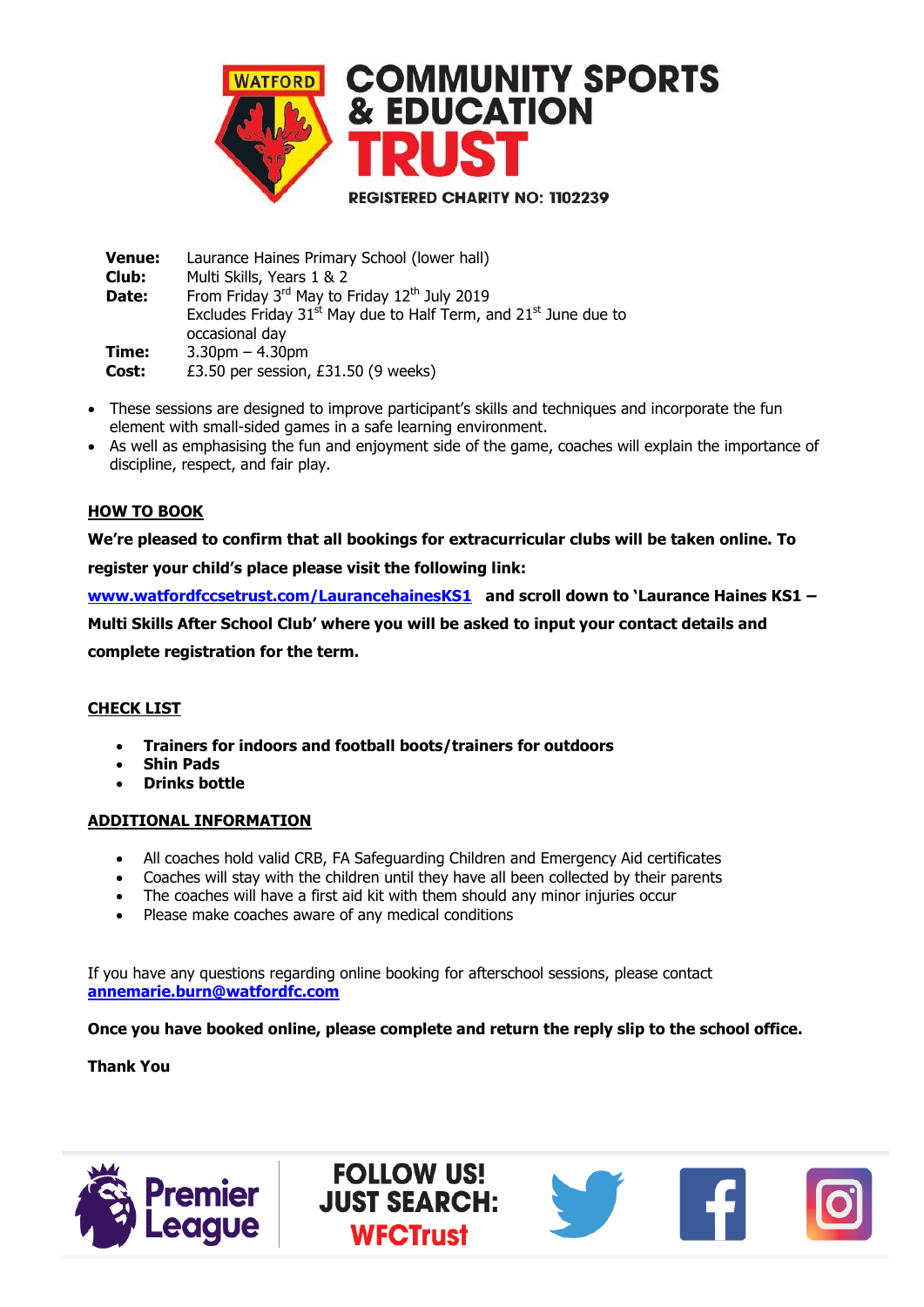

## **Watford FC Community Sports & Education Trust Year 1 and 2 After School Multi Skills Club - Fridays (Laurance Haines) Friday 3 rd May to Fiday 12th July for 9 weeks (excluding 31st May and 21st June)**

# **Booking confirmation form to be returned to the school office Online bookings only – cash/cheque not accepted**

| Please state any current medication being used (i.e. asthma inhaler, Epi-pen)                                                                                                                                                                                                                                                                                                                                                                                                                                                                                                                                                                                                                                                                  |
|------------------------------------------------------------------------------------------------------------------------------------------------------------------------------------------------------------------------------------------------------------------------------------------------------------------------------------------------------------------------------------------------------------------------------------------------------------------------------------------------------------------------------------------------------------------------------------------------------------------------------------------------------------------------------------------------------------------------------------------------|
|                                                                                                                                                                                                                                                                                                                                                                                                                                                                                                                                                                                                                                                                                                                                                |
| (must be over 16 years old).                                                                                                                                                                                                                                                                                                                                                                                                                                                                                                                                                                                                                                                                                                                   |
|                                                                                                                                                                                                                                                                                                                                                                                                                                                                                                                                                                                                                                                                                                                                                |
| Please tick here if you DO NOT wish to be added to Watford FC's group mailing list? □                                                                                                                                                                                                                                                                                                                                                                                                                                                                                                                                                                                                                                                          |
| Do you have any objections to photographs of your child being taken for WFC literature? YES/NO                                                                                                                                                                                                                                                                                                                                                                                                                                                                                                                                                                                                                                                 |
| I have paid online                                                                                                                                                                                                                                                                                                                                                                                                                                                                                                                                                                                                                                                                                                                             |
| I understand that sessions maybe cancelled at short notice due to bad weather.                                                                                                                                                                                                                                                                                                                                                                                                                                                                                                                                                                                                                                                                 |
| Watford FC Community Sports & Education Trust is committed through trained and competent staff to provide a safe<br>learning environment. Whilst in our care all participants will be fully supervised, however football is a contact sport and<br>injuries occur through no negligence of the coaches. We believe it is our responsibility to ask you to ensure the safety of<br>the attendee by ensuring that they come equipped for a training course with trainers, football boots, shin pads, warm<br>clothing and adequate drinks and food for the duration of the session as well as any medication they may require.<br>I have read and understood this statement and will ensure the attendees arrive with the appropriate equipment. |
| Signature of parent/guardian:                                                                                                                                                                                                                                                                                                                                                                                                                                                                                                                                                                                                                                                                                                                  |
|                                                                                                                                                                                                                                                                                                                                                                                                                                                                                                                                                                                                                                                                                                                                                |
|                                                                                                                                                                                                                                                                                                                                                                                                                                                                                                                                                                                                                                                                                                                                                |
|                                                                                                                                                                                                                                                                                                                                                                                                                                                                                                                                                                                                                                                                                                                                                |

**FOLLOW US!** 

**JUST SEARCH:** 

**WFCTrust**